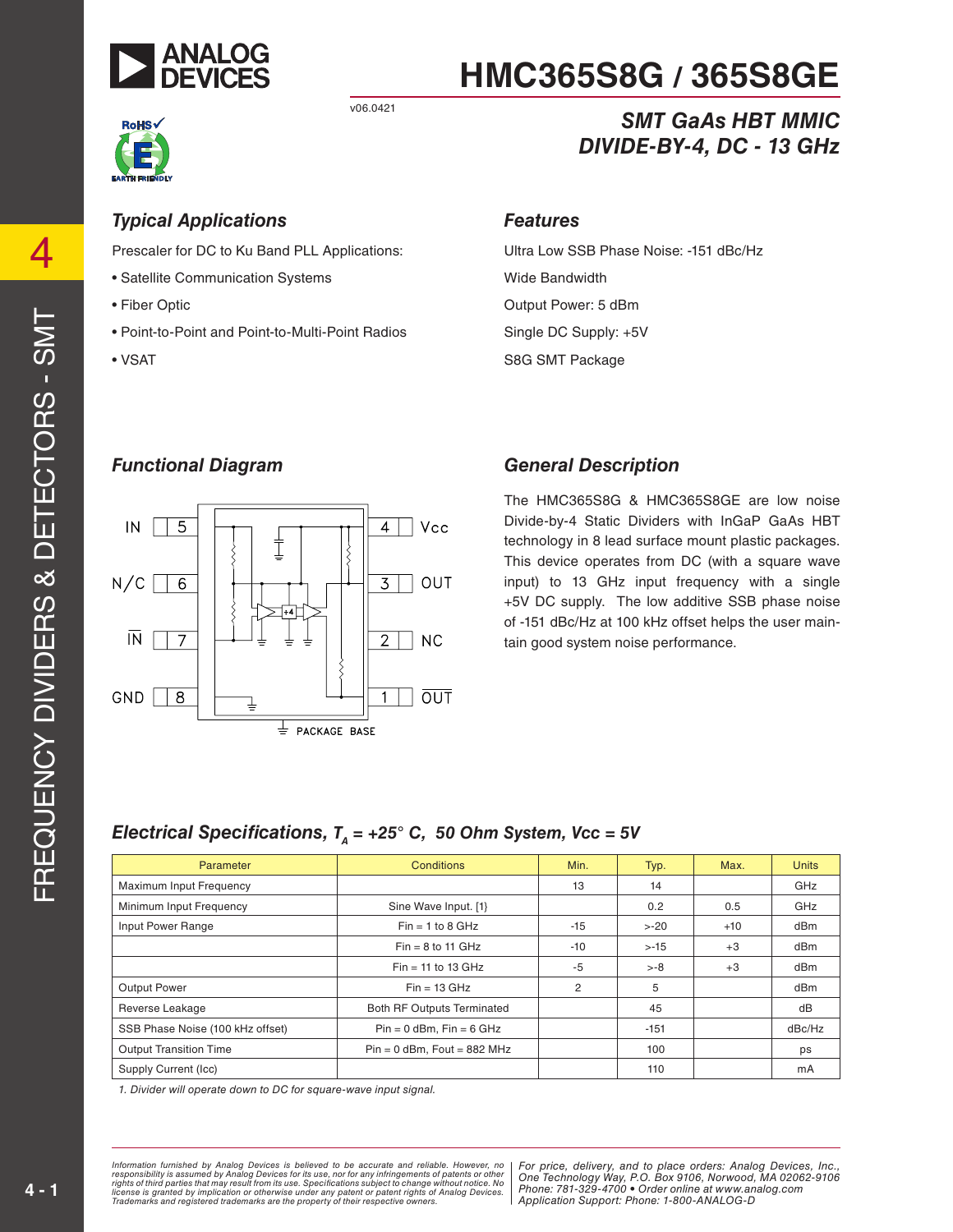





*Output Power vs. Temperature*



*Output Harmonic Content, Pin= 0 dBm, T= 25 °C*





**HMC365S8G / 365S8GE**

*SMT GaAs HBT MMIC* 

*DIVIDE-BY-4, DC - 13 GHz* 



#### *SSB Phase Noise Performance, Pin= 0 dBm, T= 25 °C*



#### *Reverse Leakage, Pin= 0 dBm, T= 25 °C*



4

*For price, delivery, and to place orders: Analog Devices, Inc., One Technology Way, P.O. Box 9106, Norwood, MA 02062-9106 Phone: 781-329-4700 • Order online at www.analog.com Application Support: Phone: 1-800-ANALOG-D*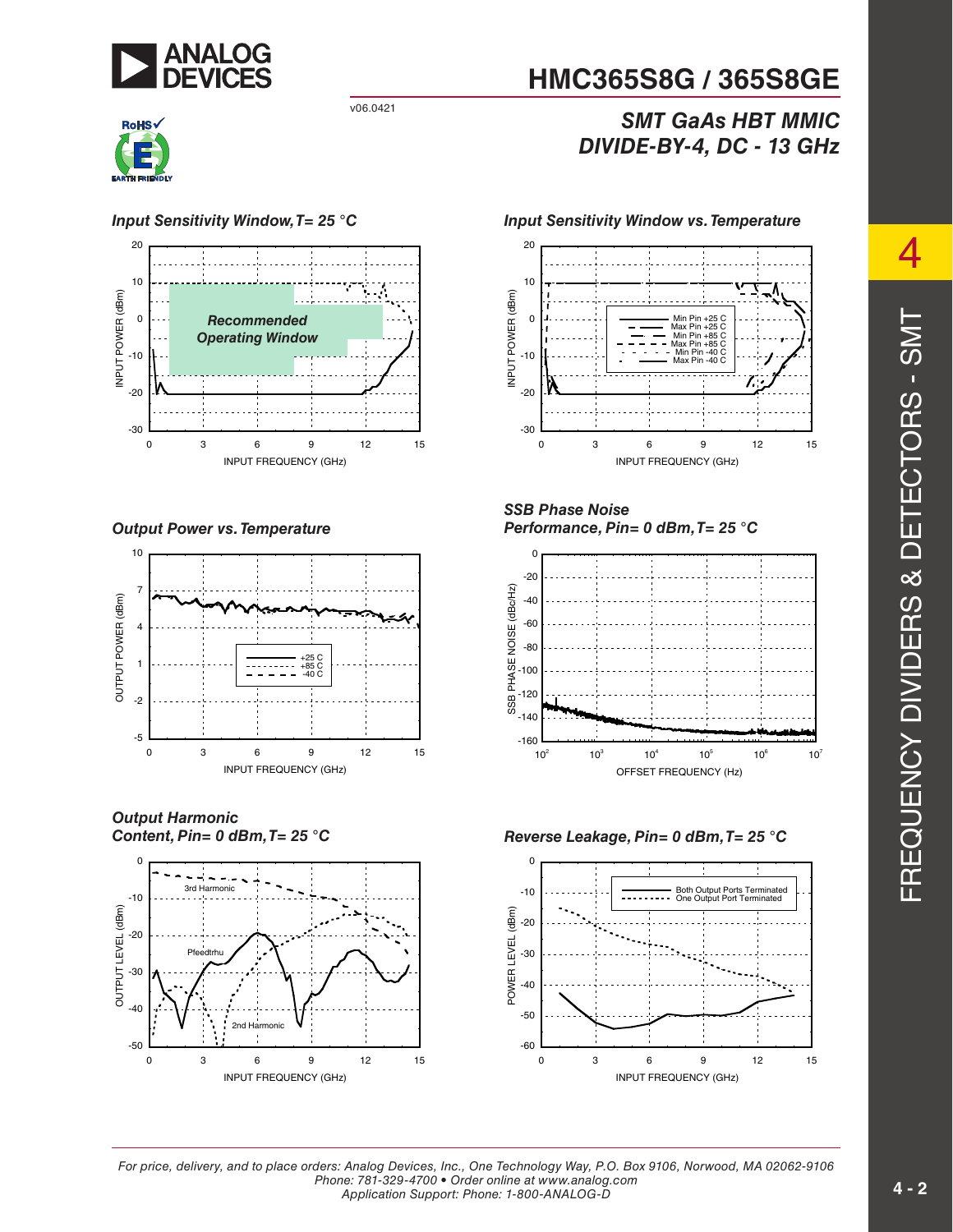



*Output Voltage Waveform, Pin= 0 dBm, Fout= 882 MHz, T= 25 °C*





ELECTROSTATIC SENSITIVE DEVICE OBSERVE HANDLING PRECAUTIONS

# **HMC365S8G / 365S8GE**

### *SMT GaAs HBT MMIC DIVIDE-BY-4, DC - 13 GHz*

#### *Absolute Maximum Ratings*

| $RF$ Input (Vcc = +5V)                                                         | $+13$ dBm                |
|--------------------------------------------------------------------------------|--------------------------|
| <b>Vcc</b>                                                                     | $+5.5V$                  |
| <b>Junction Temperature</b>                                                    | 135 °C                   |
| Continuous Pdiss (T= 85°C)<br>(derate 15 mW/ $\degree$ C above 85 $\degree$ C) | 760 mW                   |
| Thermal Resistance (RTH)<br>(junction to ground paddle)                        | 65.8 °C/W                |
| <b>Storage Temperature</b>                                                     | -65 to +150 $^{\circ}$ C |
| <b>Operating Temperature</b>                                                   | -40 to to $+85$ °C       |

#### *Typical Supply Current vs. Vcc*

| Vcc (V) | $\text{Icc}$ (mA) |
|---------|-------------------|
| 4.75    | 94                |
| 5.0     | 110               |
| 5.25    | 118               |

**03-31-2021-A**

 $2021 12.31$ 

Note: Divider will operate over full voltage range shown above

### *Outline Drawing*



(RD-8-3) Dimensions shown in millimeters.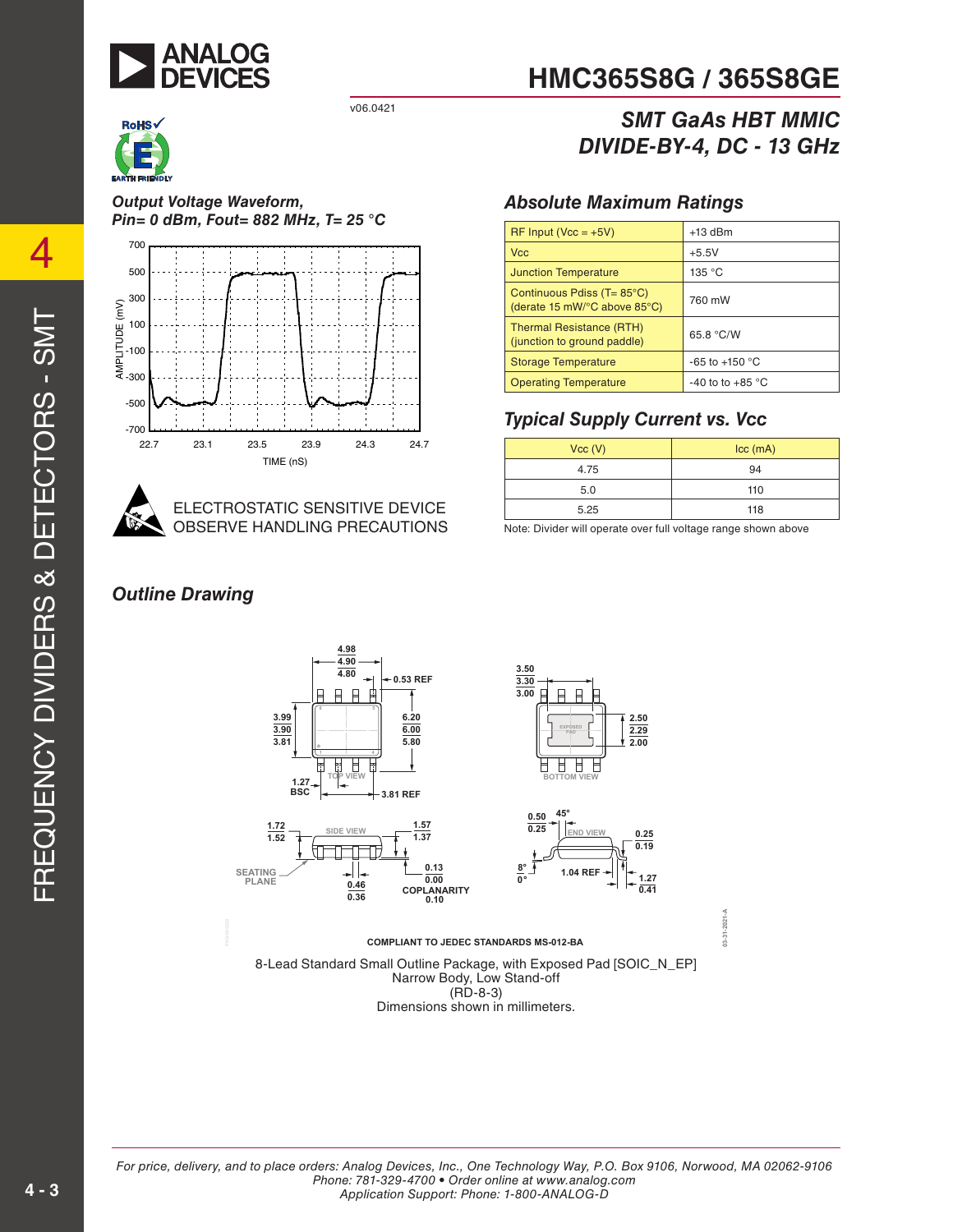

# **HMC365S8G / 365S8GE**

### *SMT GaAs HBT MMIC DIVIDE-BY-4, DC - 13 GHz*



#### *Package Information*

| <b>Part Number</b>          | Package Body Material                              | <b>Lead Finish</b> | <b>MSL Rating</b>     | Package Marking <sup>[3]</sup> |
|-----------------------------|----------------------------------------------------|--------------------|-----------------------|--------------------------------|
| <b>HMC365S8G</b>            | Low Stress Injection Molded Plastic                | Sn/Pb Solder       | $MSL1$ <sup>[1]</sup> | <b>HMC365</b><br><b>XXXX</b>   |
| HMC365S8GE                  | RoHS-compliant Low Stress Injection Molded Plastic | 100% matte Sn      | $MSL1$ <sup>[2]</sup> | <b>HMC365</b><br><b>XXXX</b>   |
| HMC365S8GETR                | RoHS-compliant Low Stress Injection Molded Plastic | 100% matte Sn      | $MSL1$ <sup>[2]</sup> | <b>HMC365</b><br><b>XXXX</b>   |
| HMC365S8GTR                 | Low Stress Injection Molded Plastic                | Sn/Pb Solder       | $MSL1$ <sup>[1]</sup> | <b>HMC365</b><br><b>XXXX</b>   |
| 104631-<br><b>HMC365S8G</b> | Eval Board                                         |                    |                       |                                |

[1] Max peak reflow temperature of 235 °C

[2] Max peak reflow temperature of 260 °C

[3] 4-Digit lot number XXXX

#### *Pin Description*

| <b>Pin Number</b> | Function                 | <b>Description</b>                                                                                         | <b>Interface Schematic</b>                                            |
|-------------------|--------------------------|------------------------------------------------------------------------------------------------------------|-----------------------------------------------------------------------|
| $\mathbf{1}$      | $\overline{OUT}$         | Divided output 180° out of phase with pin 3.                                                               | $5V$<br>$\overline{OUT}$                                              |
| 2, 6              | N/C                      | No connection. These pins must not be grounded.                                                            |                                                                       |
| 3                 | OUT                      | Divided Output.                                                                                            | 5V<br>OUT                                                             |
| 4                 | Vcc                      | Supply voltage $5V \pm 0.25V$ .                                                                            | $5\textrm{V}$<br>25:<br>50                                            |
| 5                 | IN                       | RF Input must be DC blocked.                                                                               | 5V<br>50<br>IN                                                        |
| $\overline{7}$    | $\overline{\mathsf{IN}}$ | RF Input 180° out of phase with pin 5 for differential operation.<br>A/C ground for single ended operation | 5V<br>50 <sup>2</sup><br>$\overline{\mathsf{I}}\overline{\mathsf{N}}$ |
| 8                 | GND                      | Ground Backside of package has exposed metal ground paddle which<br>must be connected to ground.           | $Q$ GND<br>$=$                                                        |

4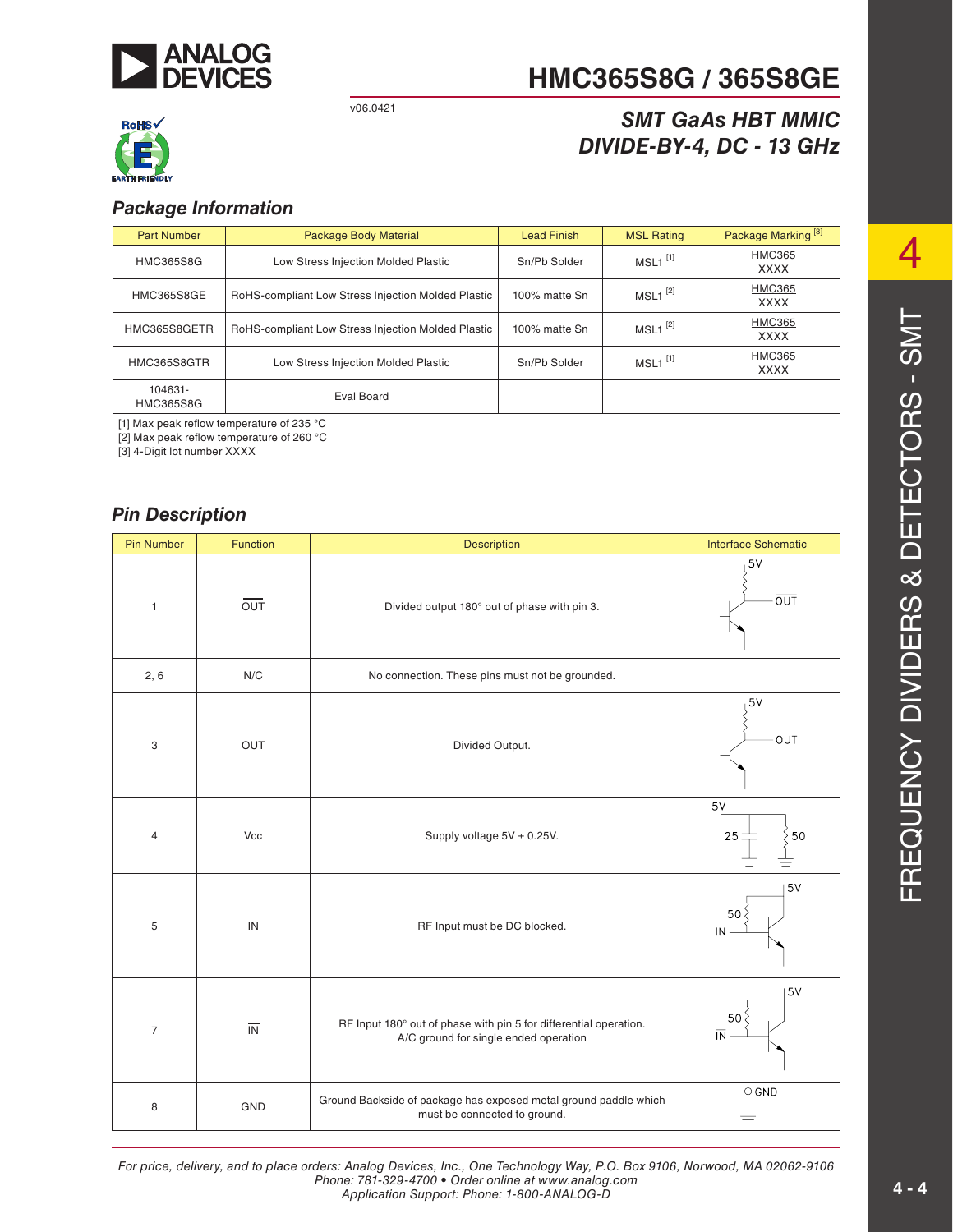

## **HMC365S8G / 365S8GE**

*SMT GaAs HBT MMIC* 

*DIVIDE-BY-4, DC - 13 GHz* 

v06.0421



4

#### *Evaluation PCB*



#### *List of Materials for Evaluation PCB 104631 [1]*

| <b>Item</b>        | <b>Description</b>                 |
|--------------------|------------------------------------|
| J1 - J3            | PCB Mount SMA RF Connector         |
| $C1 - C4$          | 100 pF Capacitor, 0402 Pkg.        |
| C5                 | 1000 pF Capacitor, 0603 Pkg.       |
| C <sub>6</sub>     | 10 µF Tantalum Capacitor           |
| U1                 | HMC365S8G / HMC365S8GE Divide-by-4 |
| PCB <sup>[2]</sup> | 104627 Eval Board                  |

[1] Reference this number when ordering complete evaluation PCB [2] Circuit Board Material: Rogers 4350

The circuit board used in the application should use RF circuit design techniques. Signal lines should have 50 Ohm impedance while the package ground leads and backside ground slug should be connected directly to the ground plane similar to that shown. A sufficient number of via holes should be used to connect the top and bottom ground planes. The evaluation circuit board shown is available from Analog Devices upon request. This evaluation board is designed for single ended input testing. J2 and J3 provide differential output signals.

*For price, delivery, and to place orders: Analog Devices, Inc., One Technology Way, P.O. Box 9106, Norwood, MA 02062-9106 Phone: 781-329-4700 • Order online at www.analog.com Application Support: Phone: 1-800-ANALOG-D*